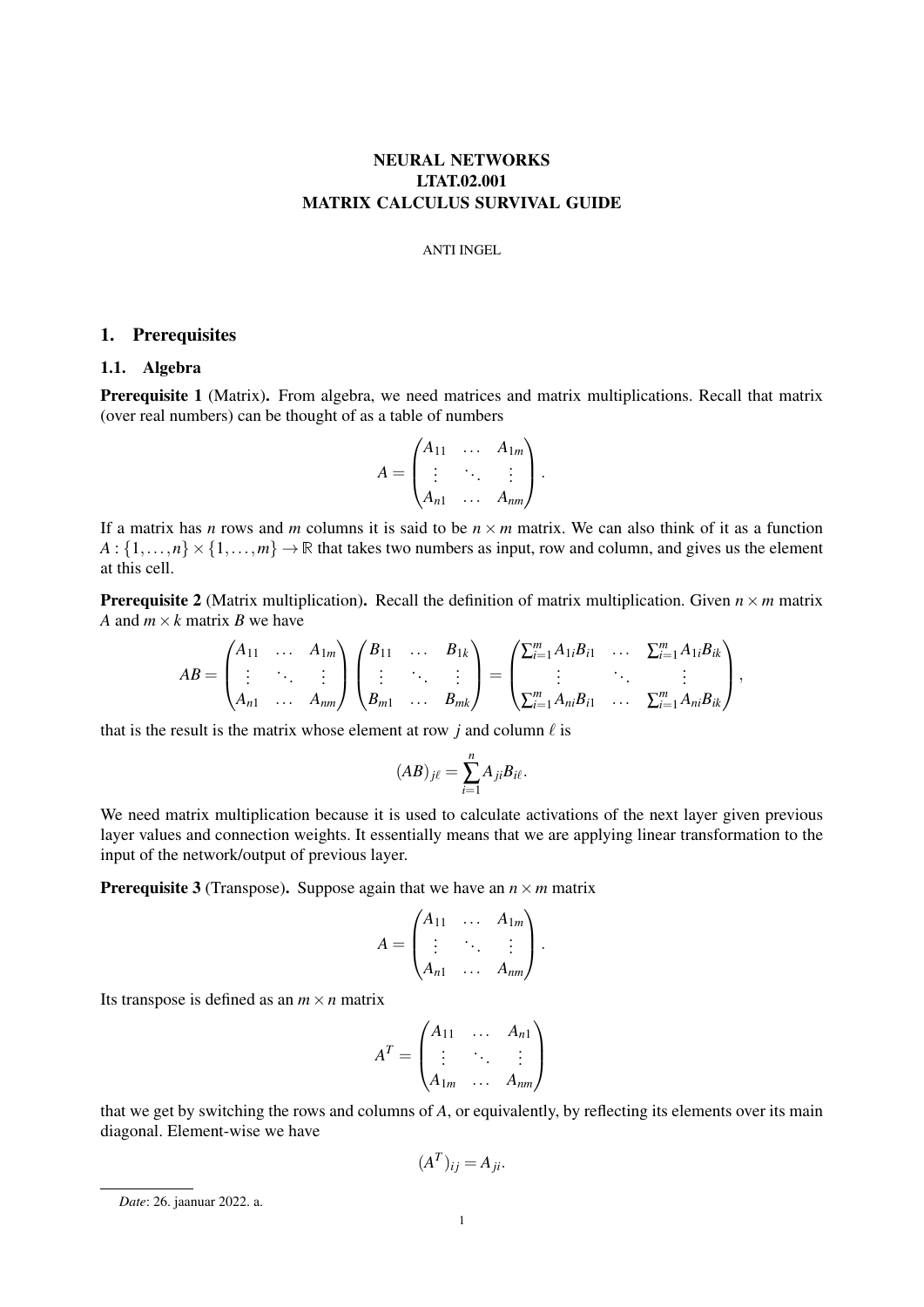#### 1.2. Calculus

**Prerequisite 4** (Derivative). We now recall the notion of derivative of a function  $f : \mathbb{R} \to \mathbb{R}$  and introduce some notation. Let us denote the parameter of function *f* as *x*, that means, we are given a definition of *f* in the following form

$$
f(x) = \ldots
$$

Then the derivative of *f* with respect to its parameter *x* is itself a function  $\frac{df}{dx}$ :  $\mathbb{R} \to \mathbb{R}$  (here we have assumed that *f* is differentiable), defined as

$$
\frac{df}{dx}(a) = \lim_{x \to a} \frac{f(x) - f(a)}{x - a}.
$$

Intuitively, it shows us the instantaneous change of the value of function *f* at the point *a*. From the derivative we get the information of whether the function is increasing, decreasing, or not changing at the point *a*; note again that we are talking about instantaneous change, so this information might not be useful for very wobbly functions, but it is useful for sufficiently smooth functions.

**Prerequisite 5** (Partial derivative). Now we recall the notion of partial derivatives of a function  $g : \mathbb{R}^n \to \mathbb{R}$ . Let us denote the parameters of function *g* as  $x_1, \ldots, x_n$ , that means, we are given a definition of *g* in the following form

$$
g(x_1,\ldots,x_n)=\ldots.
$$

The partial derivative of *g* with respect to its parameter  $x_i$  is itself a function  $\frac{\partial g}{\partial x_i} : \mathbb{R}^n \to \mathbb{R}$  (here we have assumed that *g* is differentiable) defined as

$$
\frac{\partial g}{\partial x_i}(a_1,\ldots,a_n)=\lim_{x_i\to a_i}\frac{g(a_1,\ldots,a_{i-1},x_i,a_{i+1},\ldots,a_n)-g(a_1,\ldots,a_{i-1},a_i,a_{i+1},\ldots,a_n)}{x_i-a_i}.
$$

Note that if we define a function *h* as

$$
h(x_i) = g(a_1, \ldots, a_{i-1}, x_i, a_{i+1}, \ldots, a_n)
$$

then the derivative of *h* is partial derivative of *g*

$$
\frac{dh}{dx_i} = \frac{\partial g}{\partial x_i}.
$$

Thus partial derivative *g* is itself a derivative of a function *h* that we get if we fix all the other coordinates except  $x_i$ . Thus all the properties and intuition about derivative holds also for partial derivative, we only look at the change in the direction of one coordinate axis.

Prerequisite 6 (Chain rule). You should also be very comfortable with using chain rule. Suppose we are given functions  $f_1, \ldots, f_n : \mathbb{R}^m \to \mathbb{R}$  and  $g : \mathbb{R}^n \to \mathbb{R}$ . Let us denote their composition as

$$
h(y_1,...,y_m) = g(f_1(y_1,...,y_m),...,f_n(y_1,...,y_m)).
$$

Then

$$
\frac{\partial h}{\partial y_i}(a) = \sum_{j=1}^n \frac{\partial g}{\partial x_j}(f_j(a)) \frac{\partial f_j}{\partial y_i}(a).
$$

Often in this notation arguments are omitted and it is written as

$$
\frac{\partial h}{\partial y_i} = \sum_{j=1}^n \frac{\partial g}{\partial x_j} \frac{\partial f_j}{\partial y_i}.
$$

Chain rule also works for if we compose more than two functions. Suppose we have functions  $F_1, \ldots, F_m$ :  $\mathbb{R}^k \to \mathbb{R}$ 

$$
h(z_1,...,z_k)=g(f_1(F_1(z_1,...,z_k),...,F_m(z_1,...,z_k)),...,f_n(F_1(z_1,...,z_k),...,F_m(z_1,...,z_k))).
$$

Then

$$
\frac{\partial h}{\partial z_i} = \sum_{j=1}^n \frac{\partial g}{\partial x_j} \frac{\partial f(F_1(z_1,\ldots,z_k),\ldots,F_m(z_1,\ldots,z_k))}{\partial z_i} = \sum_{j=1}^n \sum_{k=1}^n \frac{\partial g}{\partial x_j} \frac{\partial f_j}{\partial y_k} \frac{\partial F_k}{\partial z_i}.
$$

As you can see, the notation is becoming more and more inconvenient. Thus, we are going to use matrix calculus to alleviate this problem.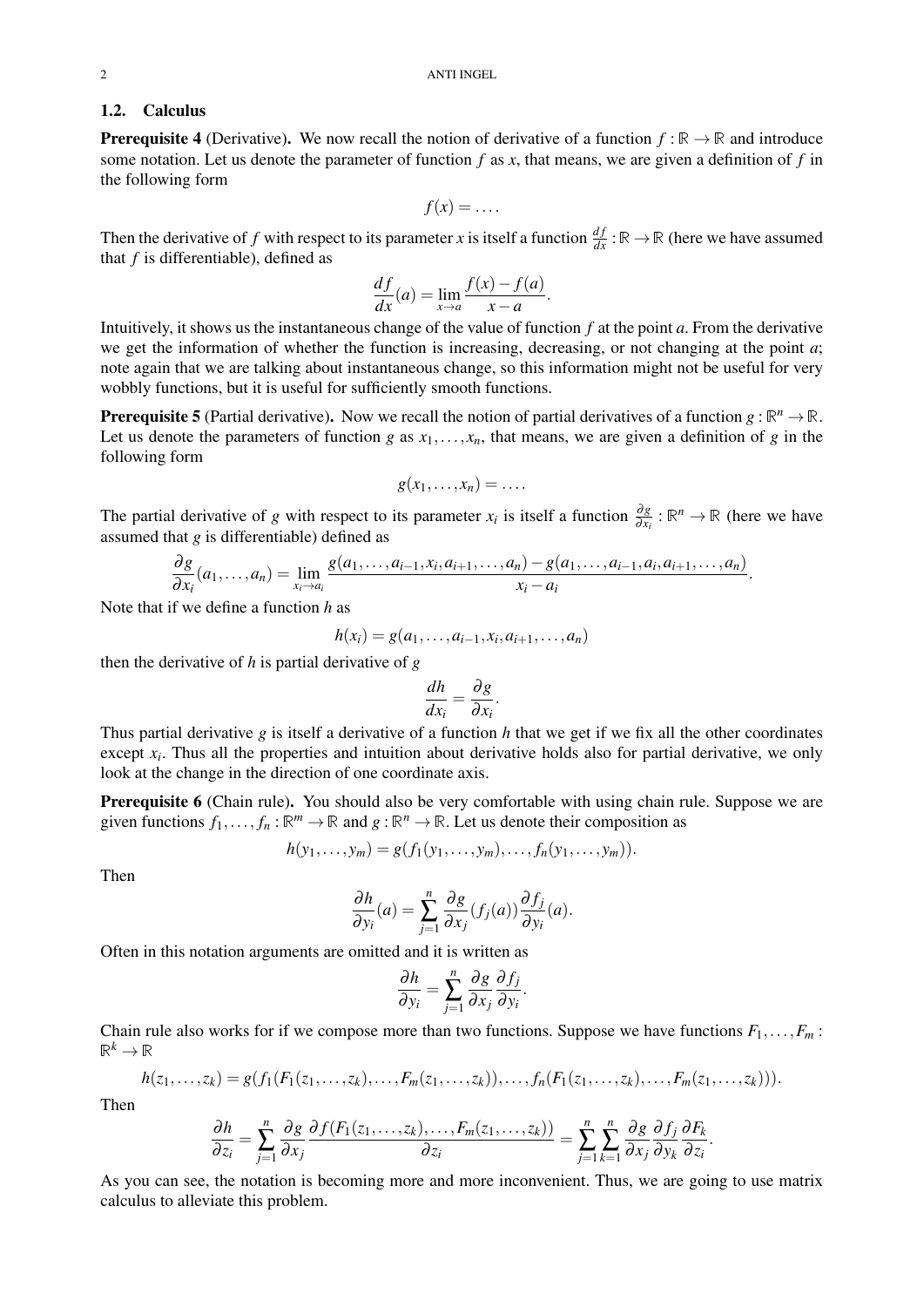Prerequisite 7 (Gradient). Finally, the reason we need to calculate partial derivatives is that we need to calculate the gradient of a function to use gradient descent algorithm. For a function *f* with parameters  $x_1, \ldots, x_n$ , its gradient at a point *a* is simply the derivative with respect to  $\mathbf{x} = (x_1, \ldots, x_n)^T$  (see next section for explanation of the notation)

$$
\frac{\partial f}{\partial \mathbf{x}} = \begin{pmatrix} \frac{\partial f}{\partial x_1} \\ \vdots \\ \frac{\partial f}{\partial x_n} \end{pmatrix}.
$$

It shows the direction of fastest increase and  $-\frac{\partial f}{\partial x}$  $\frac{\partial f}{\partial x}$  shows the direction of fastest decrease of the function value at a point. Again, we are looking at instantaneous changes.

#### 2. Derivatives involving vectors/matrices

Notation 1 (Derivative wrt. matrix). There are different layout conventions for defining derivatives involving vectors and matrices so it is important that we agree on one of them. Suppose we are given a function *f* with parameters  $x_1, \ldots, x_n$  and a function *g* with parameters  $Y_{11}, \ldots, Y_{h_y w_y}$ . Denote

$$
\mathbf{x} = \begin{pmatrix} x_1 \\ \vdots \\ x_n \end{pmatrix}, \qquad Y = \begin{pmatrix} Y_{11} & \dots & Y_{1w_y} \\ \vdots & \ddots & \vdots \\ Y_{h_y 1} & \dots & Y_{h_y w_y} \end{pmatrix}
$$

Then we denote

$$
\frac{\partial f}{\partial \mathbf{x}} = \begin{pmatrix} \frac{\partial f}{\partial x_1} \\ \vdots \\ \frac{\partial f}{\partial x_n} \end{pmatrix}, \qquad \frac{\partial g}{\partial Y} = \begin{pmatrix} \frac{\partial g}{\partial Y_{11}} & \cdots & \frac{\partial g}{\partial Y_{1w_x}} \\ \vdots & \ddots & \vdots \\ \frac{\partial g}{\partial Y_{hx_1}} & \cdots & \frac{\partial g}{\partial Y_{hx_1w_x}} \end{pmatrix}.
$$

Thus derivative with respect to column vector is itself a column vector and derivative with respect to matrix is itself a matrix of the same dimensions. Elements of the matrix are the corresponding partial derivatives. We could also define derivatives of the form  $\frac{\partial f}{\partial x}$  and  $\frac{\partial G}{\partial y}$  where *f* is vector valued function and *G* is matrix valued function but we are not going to use them in this course. But just to mention it, the standard notation in this case is similar to  $\frac{\partial f}{\partial x}$  and  $\frac{\partial g}{\partial y}$ , but the resulting matrices are transposed to have compatibility between chain rule and matrix multiplication.

Notation 2 (Derivative of matrix wrt. matrix). Let us generalize this notation and define derivative of a matrix with respect to another matrix. Denote

$$
X = \begin{pmatrix} X_{11} & \dots & X_{1_{W_X}} \\ \vdots & \ddots & \vdots \\ X_{h_x 1} & \dots & X_{h_x w_x} \end{pmatrix}, \qquad Y = \begin{pmatrix} Y_{11} & \dots & Y_{1_{W_y}} \\ \vdots & \ddots & \vdots \\ Y_{h_y 1} & \dots & Y_{h_y w_y} \end{pmatrix}
$$

Then we define  $\frac{\partial Y}{\partial X}$  as an object with shape  $(h_y \times w_y) \times (h_x \times w_x)$  that has elements

$$
\left(\frac{\partial Y}{\partial X}\right)^{i_1 i_2}_{j_1 j_2} = \frac{\partial Y_{i_1 i_2}}{\partial X_{i_1 i_2}}.
$$

Upper indices are for *Y* and lower indices are for *X*. Similarly we can use this definition for higher or lower dimensional objects.

Notation 3 (Multiplication). The reason for using upper and lower indices is that in this case we can define an operation similar to matrix multiplication. Given matrices *X*, *Y*, *Z* we have  $\frac{\partial X}{\partial y}$  of shape (*h<sub>x</sub>* ×  $w_x$  × (*h*<sub>*y*</sub> × *w*<sub>*y*</sub>) and  $\frac{\partial Y}{\partial Z}$  of shape (*h<sub>y</sub>* × *w<sub>y</sub>*) × (*h<sub>z</sub>* × *w<sub>z</sub>*). We define the product  $\frac{\partial X}{\partial Y} \frac{\partial Y}{\partial Z}$  as c ∂*Y*  $\frac{\partial Y}{\partial \overline{z}}$  as object with shape  $(w_x \times h_x) \times (h_z \times w_z)$  and elements

$$
\left(\frac{\partial X}{\partial Y}\frac{\partial Y}{\partial Z}\right)^{i_1i_2}_{j_1j_2}=\sum_{k_1=1}^{h_y}\sum_{k_2=1}^{w_y}\frac{\partial X_{i_2i_1}}{\partial Y_{k_1k_2}}\frac{\partial Y_{k_1k_2}}{\partial Z_{j_1j_2}}.
$$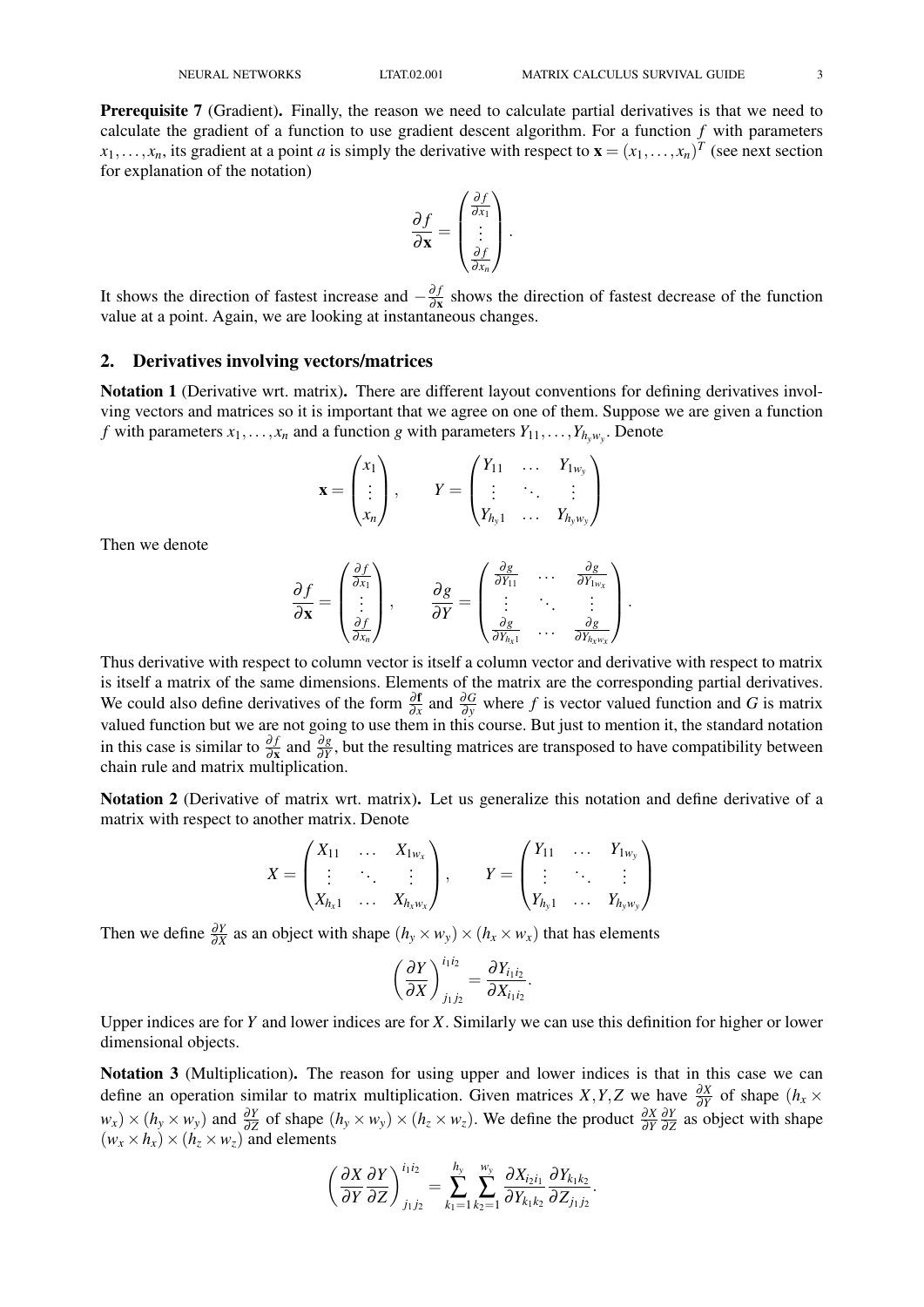Notation 4 (Chain rule). Let us now explain why these notations are useful. Suppose *Y* is a function of *X*. Suppose further that *f* is a scalar function. Define  $L = f(Y(X))$ . Then

$$
\frac{\partial L}{\partial X} = \begin{pmatrix} \frac{\partial L}{\partial X_{11}} & \cdots & \frac{\partial L}{\partial X_{1w_x}} \\ \vdots & \ddots & \vdots \\ \frac{\partial L}{\partial X_{h_x 1}} & \cdots & \frac{\partial L}{\partial X_{h_x w_x}} \end{pmatrix}
$$

where

$$
\left(\frac{\partial L}{\partial X}\right)_{ij} = \frac{\partial L}{\partial X_{ij}} = \frac{\partial}{\partial X_{ij}} f(Y(X)) = \sum_{k=1}^{h_y} \sum_{\ell=1}^{w_y} \frac{\partial f}{\partial Y_{k\ell}} \frac{\partial Y_{k\ell}}{\partial X_{ij}} = \left(\frac{\partial f}{\partial Y} \frac{\partial Y}{\partial X}\right)_{ij}.
$$

Note that the only prior knowledge that we used besides our defined notation is the chain rule we know from calculus. Since on the left and right hand side we have exactly the same indices, the objects themselves must be equal

$$
\frac{\partial L}{\partial X} = \frac{\partial f}{\partial Y} \frac{\partial Y}{\partial X}.
$$

Similar formula holds if *f* is not a scalar function, but similarly to *X* and *Y* is itself a higher dimensional object. Thus our notation lets us to use the chain rule in matrix form, which is very convenient as it hides a lot of technicalities like keeping track of all the indices.

## 3. Let's calculate some derivatives

Example 3.1 (deriving useful formulas). Consider now matrices

$$
X = \begin{pmatrix} X_{11} & \dots & X_{1m} \\ \vdots & \ddots & \vdots \\ X_{n1} & \dots & X_{nm} \end{pmatrix}, \qquad Y = \begin{pmatrix} Y_{11} & \dots & Y_{1k} \\ \vdots & \ddots & \vdots \\ Y_{m1} & \dots & Y_{mk} \end{pmatrix}, \qquad \mathbf{b} = \begin{pmatrix} b_1 & \dots & b_k \end{pmatrix}, \qquad 1_n = \begin{pmatrix} 1 \\ \vdots \\ 1 \end{pmatrix}
$$

Denote  $Z = XY + 1<sub>n</sub>$ **b**. Then

$$
Z = \begin{pmatrix} \sum_{i=1}^{m} X_{1i} Y_{i1} + b_1 & \dots & \sum_{i=1}^{m} X_{1i} Y_{ik} + b_k \\ \vdots & \ddots & \vdots \\ \sum_{i=1}^{m} X_{ni} Y_{i1} + b_1 & \dots & \sum_{i=1}^{m} X_{ni} Y_{ik} + b_k \end{pmatrix}.
$$

Now note that

$$
\frac{\partial Z_{i_1i_2}}{\partial X_{j_1j_2}} = \frac{\partial}{\partial X_{j_1j_2}} \left( \sum_{k=1}^m X_{i_1k} Y_{ki_2} + b_{i_2} \right) = \begin{cases} Y_{j_2i_2} & i_1 = j_1 \\ 0 & i_1 \neq j_1 \end{cases}
$$
\n
$$
\frac{\partial Z_{i_1i_2}}{\partial Y_{j_1j_2}} = \frac{\partial}{\partial Y_{j_1j_2}} \left( \sum_{k=1}^m X_{i_1k} Y_{ki_2} + b_{i_2} \right) = \begin{cases} X_{i_1j_1} & i_2 = j_2 \\ 0 & i_2 \neq j_2 \end{cases}.
$$

Let us apply chain rule. Suppose we have a scalar valued function  $f$  and denote  $L = f(Z)$ . Then by the chain rule

$$
\frac{\partial L}{\partial X_{ij}} = \frac{\partial L}{\partial Z} \frac{\partial Z}{\partial X_{ij}} = \sum_{k=1}^{h_z} \sum_{\ell=1}^{w_z} \frac{\partial L}{\partial Z_{k\ell}} \frac{\partial Z_{k\ell}}{\partial X_{ij}} = \sum_{\ell=1}^{w_z} \frac{\partial L}{\partial Z_{i\ell}} \frac{\partial Z_{i\ell}}{\partial X_{ij}} = \sum_{\ell=1}^{w_z} \frac{\partial L}{\partial Z_{i\ell}} Y_{j\ell} = \sum_{\ell=1}^{w_z} \frac{\partial L}{\partial Z_{i\ell}} (Y^T)_{\ell j} = \left(\frac{\partial L}{\partial Z} Y^T\right)_{ij}
$$

and similarly

$$
\frac{\partial L}{\partial Y_{ij}} = \frac{\partial L}{\partial Z} \frac{\partial Z}{\partial Y_{ij}} = \sum_{k=1}^{h_z} \sum_{\ell=1}^{w_z} \frac{\partial L}{\partial Z_{k\ell}} \frac{\partial Z_{k\ell}}{\partial Y_{ij}} = \sum_{k=1}^{h_z} \frac{\partial L}{\partial Z_{kj}} \frac{\partial Z_{kj}}{\partial Y_{ij}} = \sum_{k=1}^{h_z} \frac{\partial L}{\partial Z_{kj}} X_{ki} = \sum_{k=1}^{h_z} (X^T)_{ik} \frac{\partial L}{\partial Z_{kj}} = \left( X^T \frac{\partial L}{\partial Z} \right)_{ij}
$$

Thus we have obtained formulas

$$
\frac{\partial L}{\partial X} = \frac{\partial L}{\partial Z} Y^T, \qquad \frac{\partial L}{\partial Y} = X^T \frac{\partial L}{\partial Z}.
$$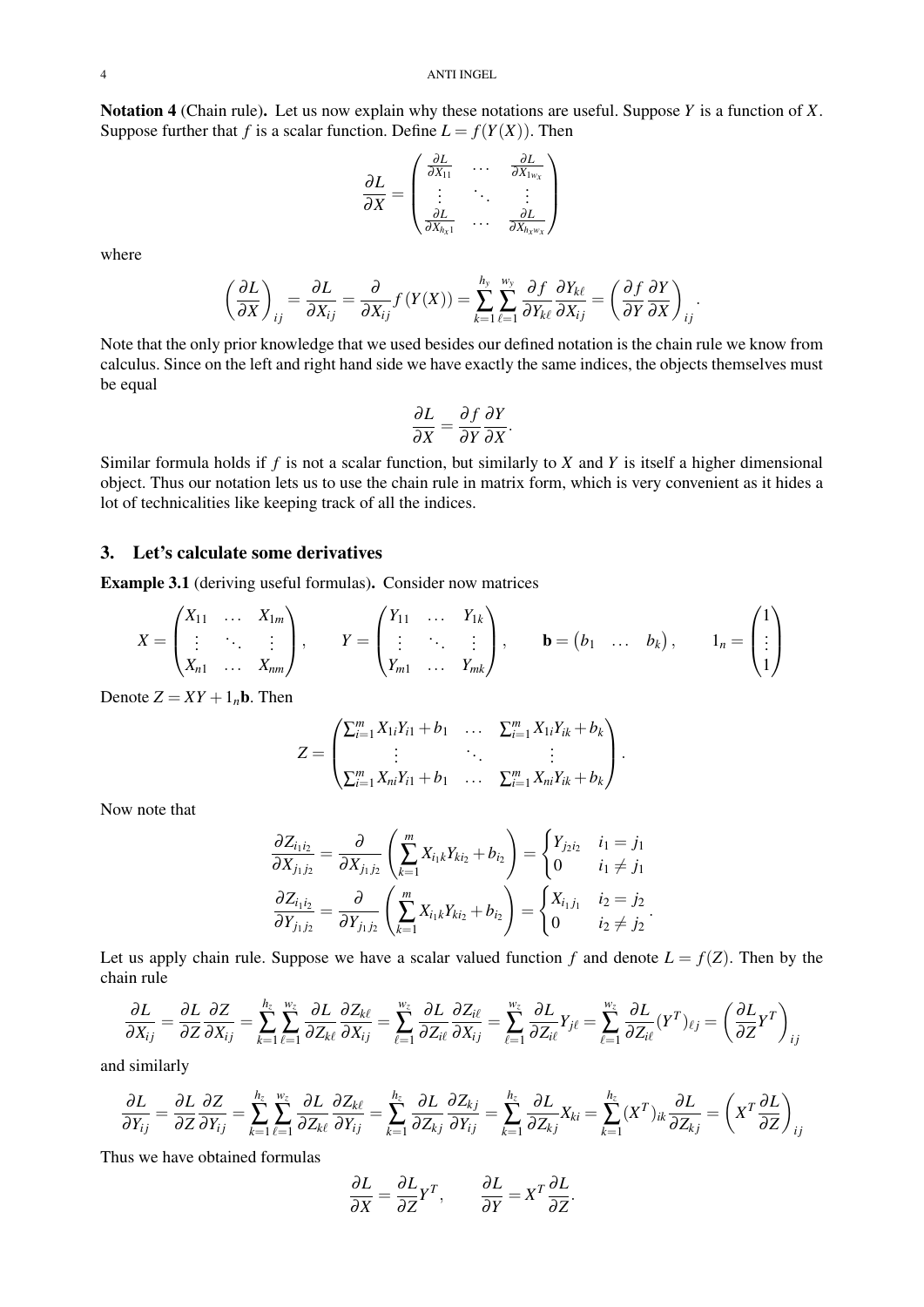#### 4. Softmax

### 4.1. Notation

Let *N* denote the number of samples in a batch, *D* denote the number of features in the input data and *C* denote the number of classes. Classes themselves are denoted by {1,...,*C*}. Denote input data as *X* which is  $N \times D$  matrix, each row corresponds to features of one training sample

$$
X = \begin{pmatrix} X_{11} & \dots & X_{1D} \\ \vdots & \ddots & \vdots \\ X_{N1} & \dots & X_{ND} \end{pmatrix}.
$$

Let us organize correct classes into *Y* which is  $N \times C$  matrix

$$
Y = \begin{pmatrix} Y_{11} & \dots & Y_{1C} \\ \vdots & \ddots & \vdots \\ Y_{N1} & \dots & Y_{NC} \end{pmatrix}, \qquad Y_{ij} = \begin{cases} 1 & \text{training sample } i \text{ belongs to class } j \\ 0 & \text{training sample } i \text{ does not belong to class } j \end{cases}
$$

Denote the weights in as *W* which is  $D \times C$  matrix

$$
W = \begin{pmatrix} W_{11} & \cdots & W_{1C} \\ \vdots & \ddots & \vdots \\ W_{D1} & \cdots & W_{DC} \end{pmatrix}.
$$

Define a function (parameter is a matrix *Z* of dimension  $h_z \times w_z$ )

$$
\text{softmax}(Z) = \begin{pmatrix} \frac{e^{Z_{11}}}{\sum_{k=1}^{w_Z} e^{Z_{1k}}} & \cdots & \frac{e^{Z_{1w_Z}}}{\sum_{k=1}^{w_Z} e^{Z_{1k}}} \\ \vdots & \ddots & \vdots \\ \frac{e^{Z_{h_z1}}}{\sum_{k=1}^{w_Z} e^{Z_{h_zk}}} & \cdots & \frac{e^{Z_{h_zw_Z}}}{\sum_{k=1}^{w_Z} e^{Z_{h_zk}}} \end{pmatrix}.
$$

#### 4.2. Feed-forward pass

Denote activations of the output layer

$$
Z= XW.
$$

This means that input *X* is pushed through the connections on the layer and the result is *Z*. Now we apply softmax to softly take the maximum

$$
P = \text{softmax}(Z).
$$

Finally, the loss is calculated as

$$
L=-\frac{1}{N}\sum_{i=1}^N Y_{i\cdot}\odot \log P_{i\cdot}
$$

where we have used the notation  $Y_i$ , which means the *i*-th row of *Y* and similarly for *P*. Logarithm is taken element-wise and  $\odot$  denotes element-wise multiplication. If we denote the correct classes as a vector  $\mathbf{c} = (c_1, \ldots, c_N)$ , so *i*-th sample belongs to class  $c_i$ , then by the definition of *Y* we get

$$
L=-\frac{1}{N}\sum_{i=1}^N\log P_{ic_i}.
$$

#### 4.3. Gradient

Let us now calculate the gradient of the loss function *L* with respect to the weights *W*. Note that we can write *L* as

$$
L = f(Z) = f(XW)
$$

for some function  $f$ . Thus using our previously derived formula we get

$$
\frac{\partial L}{\partial W} = \frac{\partial L}{\partial Z} \frac{\partial Z}{\partial W} = X^T \frac{\partial L}{\partial Z}.
$$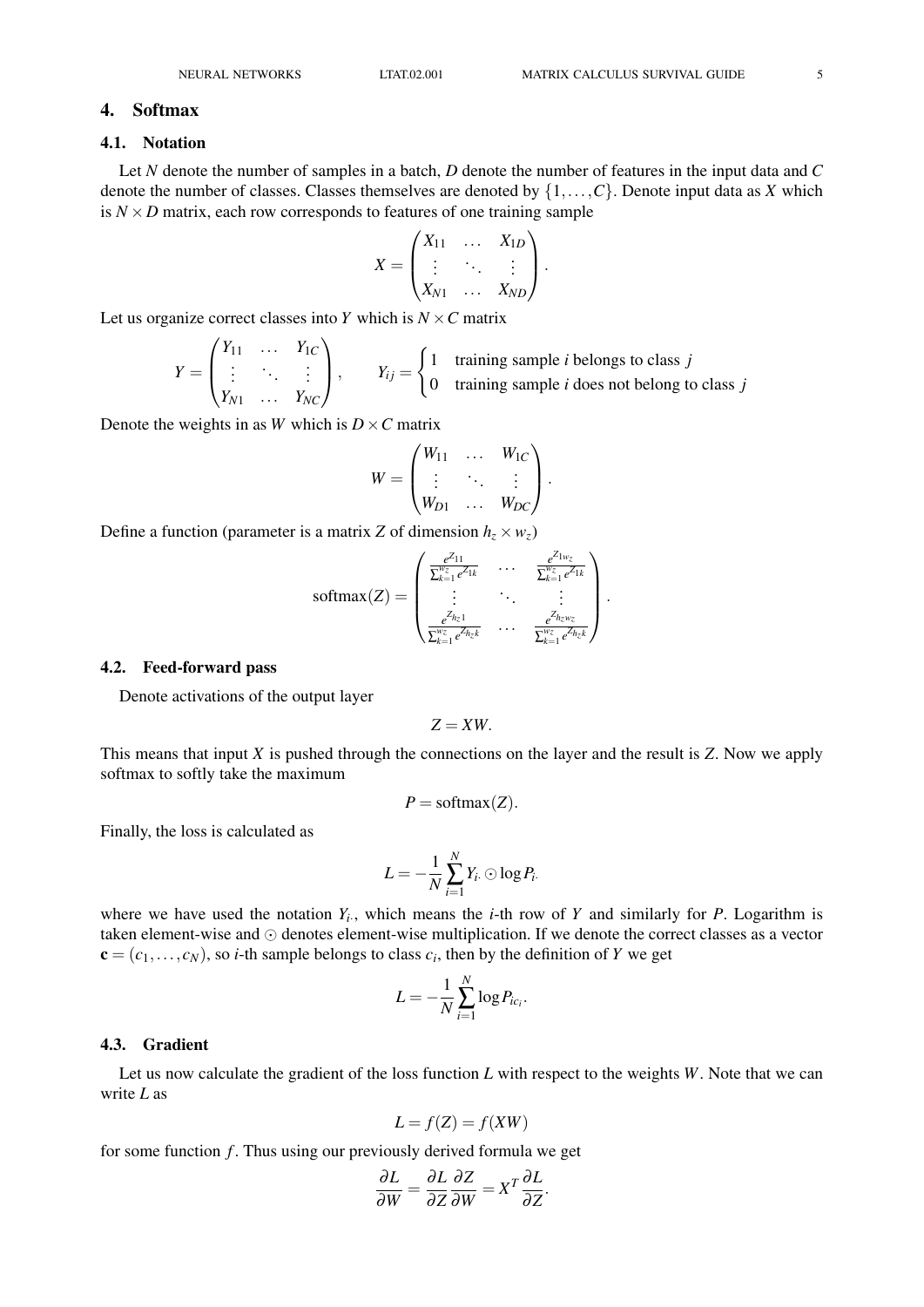Let us now tackle  $\frac{\partial L}{\partial \overline{z}}$ . Let us do it element-wise

$$
\frac{\partial L}{\partial Z_{ij}} = -\frac{1}{N} \sum_{k=1}^N \frac{\partial}{\partial Z_{ij}} \log P_{kc_k}.
$$

Now depending whether  $i = k$  or  $j = c_k$  holds, we have different results. If  $i \neq k$  then we are looking at different rows of *Z* and *P* and we get derivative 0, since *P* elements depend only on the values of *Z* that are in the same row as them. In case  $i = k$  and  $j \neq c_k$  we get

$$
\frac{\partial}{\partial Z_{ij}} \log P_{kc_k} = \frac{\frac{\partial}{\partial Z_{ij}} \frac{e^{Z_{kc_k}}}{\Sigma_{\ell=1}^C e^{Z_{k\ell}}} }{P_{kc_k}} = \frac{-\frac{e^{Z_{kc_k}} e^{Z_{ij}}}{\left(\Sigma_{\ell=1}^C e^{Z_{k\ell}}\right)^2}}{P_{kc_k}} = -\frac{P_{kc_k} P_{kj}}{P_{kc_k}} = -P_{kj}
$$

and if  $j = c_k$  we get

$$
\frac{\partial}{\partial Z_{ij}} \log P_{kc_k} = \frac{\frac{e^{Z_{kc_k}} \left( \sum_{\ell=1}^C e^{Z_{k\ell}} \right) - e^{Z_{kc_k}} e^{Z_{ij}} }{\left( \sum_{\ell=1}^C e^{Z_{k\ell}} \right)^2}}{P_{kc_k}} = 1 - P_{kj}.
$$

Therefore we get

$$
\frac{\partial L}{\partial Z_{ij}} = \begin{cases} \frac{1}{N} P_{ij}, & j \neq c_i\\ \frac{1}{N} (P_{ij} - 1), & j = c_i \end{cases}
$$

$$
= \frac{1}{N} (P_{ij} - Y_{ij})
$$

and we have actually shown that

$$
\frac{\partial L}{\partial Z} = \frac{1}{N}(P - Y).
$$

Therefore

$$
\frac{\partial L}{\partial W} = \frac{1}{N} X^T (P - Y).
$$

### 5. Two-layer network

### 5.1. Notation

Let *N* denote the number of samples in a batch, *D* denote the number of features in the input data and *C* denote the number of classes. Classes themselves are denoted by {1,...,*C*}. Denote input data as *X* which is  $N \times D$  matrix, each row corresponds to features of one training sample

$$
X = \begin{pmatrix} X_{11} & \dots & X_{1D} \\ \vdots & \ddots & \vdots \\ X_{N1} & \dots & X_{ND} \end{pmatrix}.
$$

Let us organize the correct classes into *Y* which is  $N \times C$  matrix

$$
Y = \begin{pmatrix} Y_{11} & \dots & Y_{1C} \\ \vdots & \ddots & \vdots \\ Y_{N1} & \dots & Y_{NC} \end{pmatrix}, \qquad Y_{ij} = \begin{cases} 1 & \text{training sample } i \text{ belongs to class } j \\ 0 & \text{training sample } i \text{ does not belong to class } j \end{cases}
$$

Denote the number of hidden layer nodes as *M*. Denote weights in the first layer as  $W^{(1)}$  which is  $D \times M$ matrix

$$
W^{(1)} = \begin{pmatrix} W_{11}^{(1)} & \ldots & W_{1M}^{(1)} \\ \vdots & \ddots & \vdots \\ W_{D1}^{(1)} & \ldots & W_{DM}^{(1)} \end{pmatrix},
$$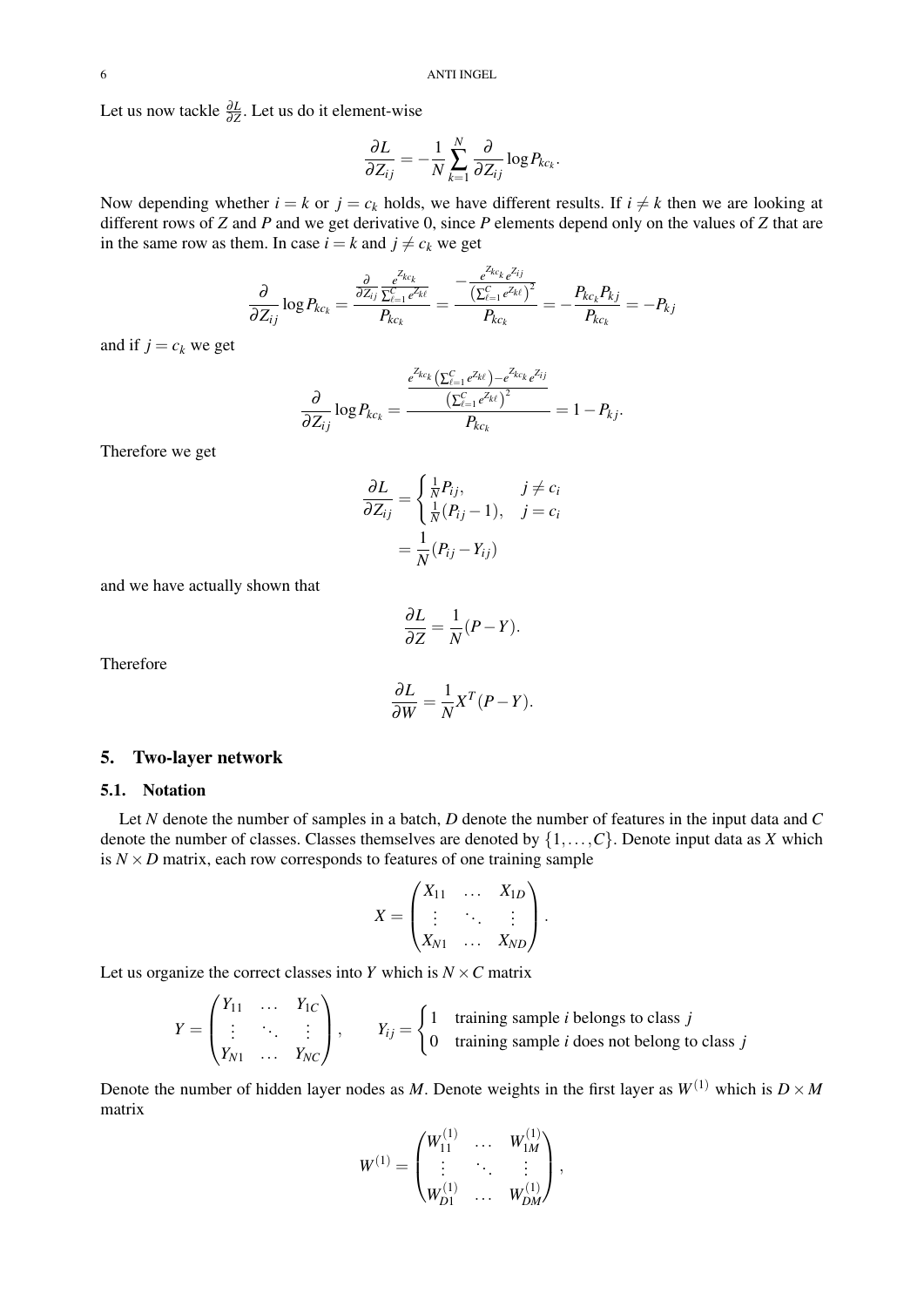where  $W_{ij}^{(1)}$  corresponds to the weight on the connection between input feature *i* and hidden node *j*. Similarly define the weight matrix  $W^{(2)}$  for the second layer, it is  $M \times C$  matrix

$$
W^{(2)} = \begin{pmatrix} W_{11}^{(2)} & \ldots & W_{1C}^{(2)} \\ \vdots & \ddots & \vdots \\ W_{M1}^{(2)} & \ldots & W_{MC}^{(2)} \end{pmatrix},
$$

where  $W_{ij}$  is the weight of the connection between hidden node *i* and output node *j*. Denote bias terms for the first layer as  $1 \times M$  vector  $\mathbf{b}^{(1)}$  and for the second layer  $1 \times C$  matrix  $\mathbf{b}^{(2)}$ . So bias for hidden node *i* is  $b_i^{(1)}$  $i$ <sup>(1)</sup>) and for output node *j* it is  $b_j$ <sup>(2)</sup>  $j^{(2)}$ . For convenience, we define  $N \times 1$  vector  $1_N$  that only contains ones. Now we define two functions

$$
\text{ReLU}(Z) = \begin{pmatrix} \max(Z_{11}, 0) & \dots & \max(Z_{1w_z}, 0) \\ \vdots & \ddots & \vdots \\ \max(Z_{h_z 1}, 0) & \dots & \max(Z_{h_z w_z}, 0) \end{pmatrix}, \\ \text{softmax}(Z) = \begin{pmatrix} \frac{e^{Z_{11}}}{\sum_{k=1}^{w_z} e^{Z_{1k}}} & \dots & \frac{e^{Z_{1w_z}}}{\sum_{k=1}^{w_z} e^{Z_{1k}}} \\ \vdots & \ddots & \vdots \\ \frac{e^{Z_{h_z 1}}}{\sum_{k=1}^{w_z} e^{Z_{h_z k}}} & \dots & \frac{e^{Z_{h_z w_z}}}{\sum_{k=1}^{w_z} e^{Z_{h_z k}}} \end{pmatrix}
$$

so ReLU is applying max $(z, 0)$  element-wise to the matrix and softmax is applying  $e^z$  to each element and normalizing the rows so they add up to one.

#### 5.2. Feed-forward pass

Denote the activations of first layer as  $A^{(1)}$  which is  $N \times M$  matrix defined as

$$
A^{(1)} = XW^{(1)} + 1_Nb^{(1)}.
$$

We get the term  $XW^{(1)}$  by pushing input data X through the connections to the first layer and adding  $1_N\mathbf{b}^{(1)}$ means that to each row of  $XW^{(1)}$  we add the vector  $\mathbf{b}^{(1)}$ . Note that each row of  $XW^{(1)}$  contains activations for a single input sample. Next we apply non-linearity

$$
H^{(1)} = \text{ReLU}(A^{(1)}).
$$

Similarly for the second layer we get  $N \times C$ 

$$
A^{(2)} = H^{(1)}W^{(2)} + 1_N b^{(2)}.
$$

Finally we apply softmax

$$
P = \text{softmax}(A^{(2)}).
$$

We have completed the feed-forward pass, data has gone from input layer to the output layer. Cross-entropy loss is now calculated as

$$
L_{ce}=-\frac{1}{N}\sum_{i=1}^N Y_i\odot \log P_i.
$$

Here we have used notation  $Y_i$  which means the *i*-th row of  $Y$  and similarly for  $P$ . Logarithm is taken element-wise. If we denote the correct classes as a vector  $\mathbf{c} = (c_1, \ldots, c_N)$ , so *i*-th sample belongs to class *ci* , then by the definition of *Y* we get

$$
L_{ce}=-\frac{1}{N}\sum_{i=1}^N\log P_{ic_i}.
$$